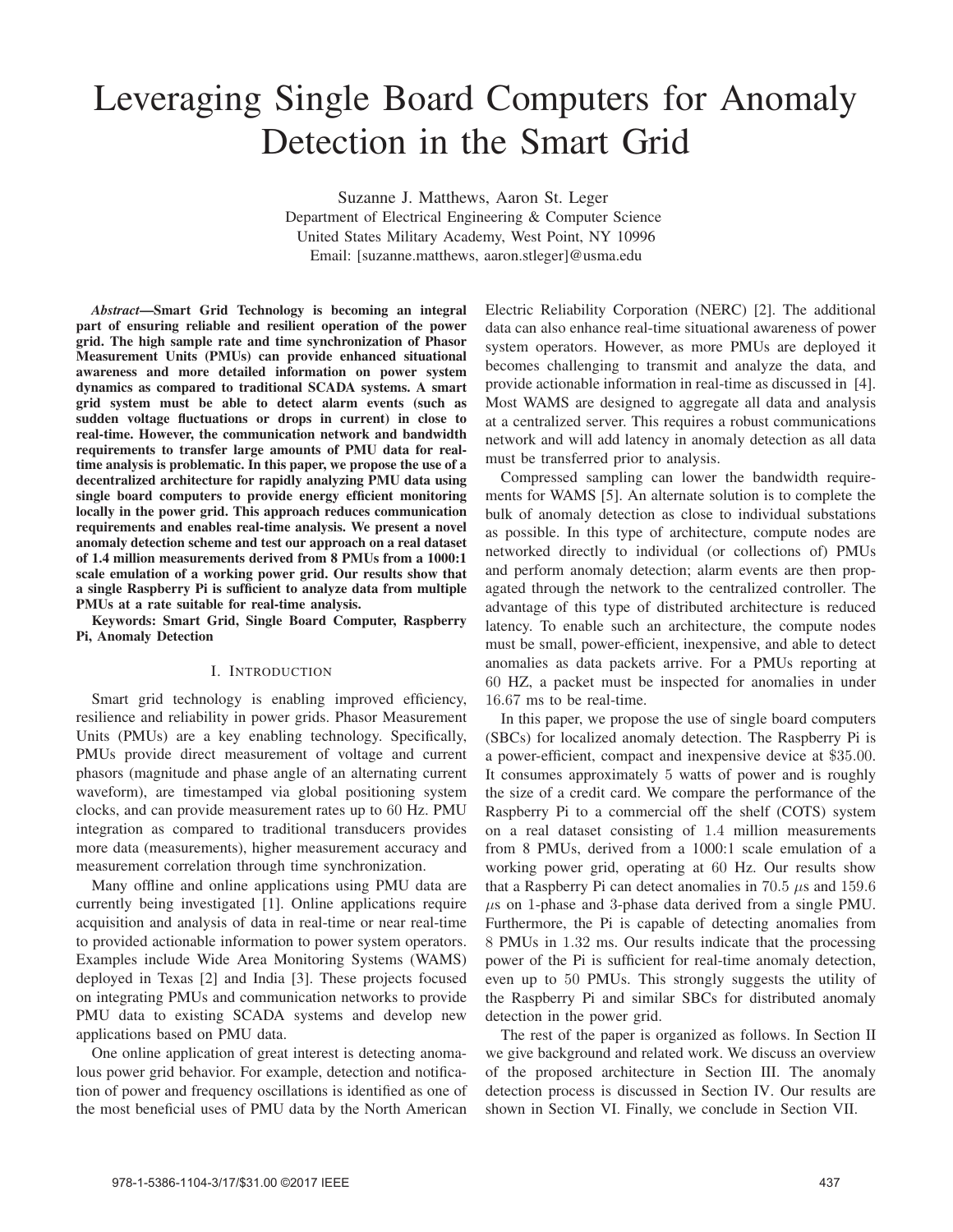

Fig. 1. Overview of a PMU based wide area measurement system

## II. BACKGROUND

PMU-based WAMS provide an opportunity for enhanced situational awareness for power system operators as compared to traditional Supervisory Control and Data Acquisition (SCADA) systems. Information provided to conventional SCADA systems (such as measurements of voltage and current magnitudes, system frequency, and power) are asynchronous in nature and updated on the order of seconds to minutes. This data is then used to estimated power system topology, power system states, and provide useful information to system operators. The rate of data acquisition and asynchronous nature of the data limits the speed, accuracy and anomaly detection capability of the subsequent analyses.

One advantage of PMU-based WAMS is the capability of sub-second sampling rates. Specifically, the IEEE C37.118 Standard [6] supports data rates up to 60 samples per second for a 60 Hz power system frequency. Higher sampling rates are encouraged but not required to be compliant with the standard. The higher fidelity of sampling allows for system operators to observe, monitor, and take remedial action on power system oscillations that were previously unobservable with traditional SCADA tools. For example, the WAMS pilot project in India [3] had immediate improvements to visualization of power system dynamics and understanding of system operation, enhanced real-time situational awareness, visualization of oscillations, and allow for more thorough offline analysis and modeling of the power system. An overview of a PMU based WAMS, derived from the structure of WAMS projects presented in [2] and [3], is shown in Figure 1.

PMUs are installed throughout the power grid to provide synchrophasor measurements and connected to local Phasor Data Concentrators (PDC) via a Local Area Network (LAN). The purpose of the PDC is to aggregate and time align data from multiple PMUs, archive data in local storage, and serve this data to the control center. Multiple PDCs are required throughout the system based on the location and number of installed PMUs. A wide area communication network is required to transmit data from all the PDCs to the super PDC in the control center, which aggregates and serves all PMU data to the system operator and WAMS applications. The wide area communication network is a critical, and challenging, aspect to implementing a PMU-based WAMs. The PMU sampling rate used in [3] was 25 samples per second and it was reported that "for such a high rate of reporting, in general, a dedicated fiber channel is required for reliability of realtime data" [3]. The wide area communication requirements will continue to grow for centralized WAMs systems as PMU integration continues.

An alternative approach is to process raw PMU data in a decentralized fashion within the power system and report usable information (e.g. a reported anomaly or alarm) in realtime to the system operator. The primary advantages of this approach are a significant reduction in data transfer requirements for real-time situational awareness and that the reportable data can be directly integrated into existing SCADA tools. A disadvantage to the distributed architecture is that analysis is limited to a subset of system PMU data. However, such distributed analysis can augment existing WAMs systems and provide more timely anomaly detection to system operators. If PMU data is processed and anomalies identified in realtime within the grid, anomalies can then be reported directly to WAMS applications within the latency time of the wide area communications systems. The centralized architecture transfers significantly more data from PMUs to the centralized PDC prior to analysis.

A distributed data analytics approach to WAMS has recently been presented in [7] which proposes a dedicated data server for real-time distributed PMU data analytics. The approach of this work is similar but investigates different algorithms for anomaly detection and the suitability of a low-cost single board computer for processing PMU data in a distributed fashion.

A *single board computer* (or SBC) is a device in which the entirety of the computer is printed on a single circuit board. Unlike microcontrollers, a SBC is a fully functioning computer, with an operating system, random access memory, and flash storage. These features enable SBCs to be easily reprogrammable and capable of more computationally difficult tasks than microcontrollers. While FPGAs are another attractive option, SBCS are easier to reprogram and relatively inexpensive. For example, the Raspberry Pi (arguably the most popular SBC on the market) costs only \$35.00 and features a 1.2 GHz processor and 1 GB of RAM [8].

While SBCs typically have similar System on a Chip (SoC) processors to those found in smartphones, they are designed for hardware integration, typically including Ethernet, General Purpose Input Output (GPIO), and a host of other ports not typically found on mobile devices. For example, the Raspberry Pi SBC features 4 USB ports, a HDMI port, and display and camera standard interfaces in addition to integrated wireless and bluetooth.

Research on wireless sensor networks have shown that atnode data processing is critical for lowering their latency and power consumption [9], as the energy required to transfer the data often exceeds the amount needed to process the data at the node. In the context of a power system, we posit that SBCs can act as so-called "gateway" nodes, performing at PMU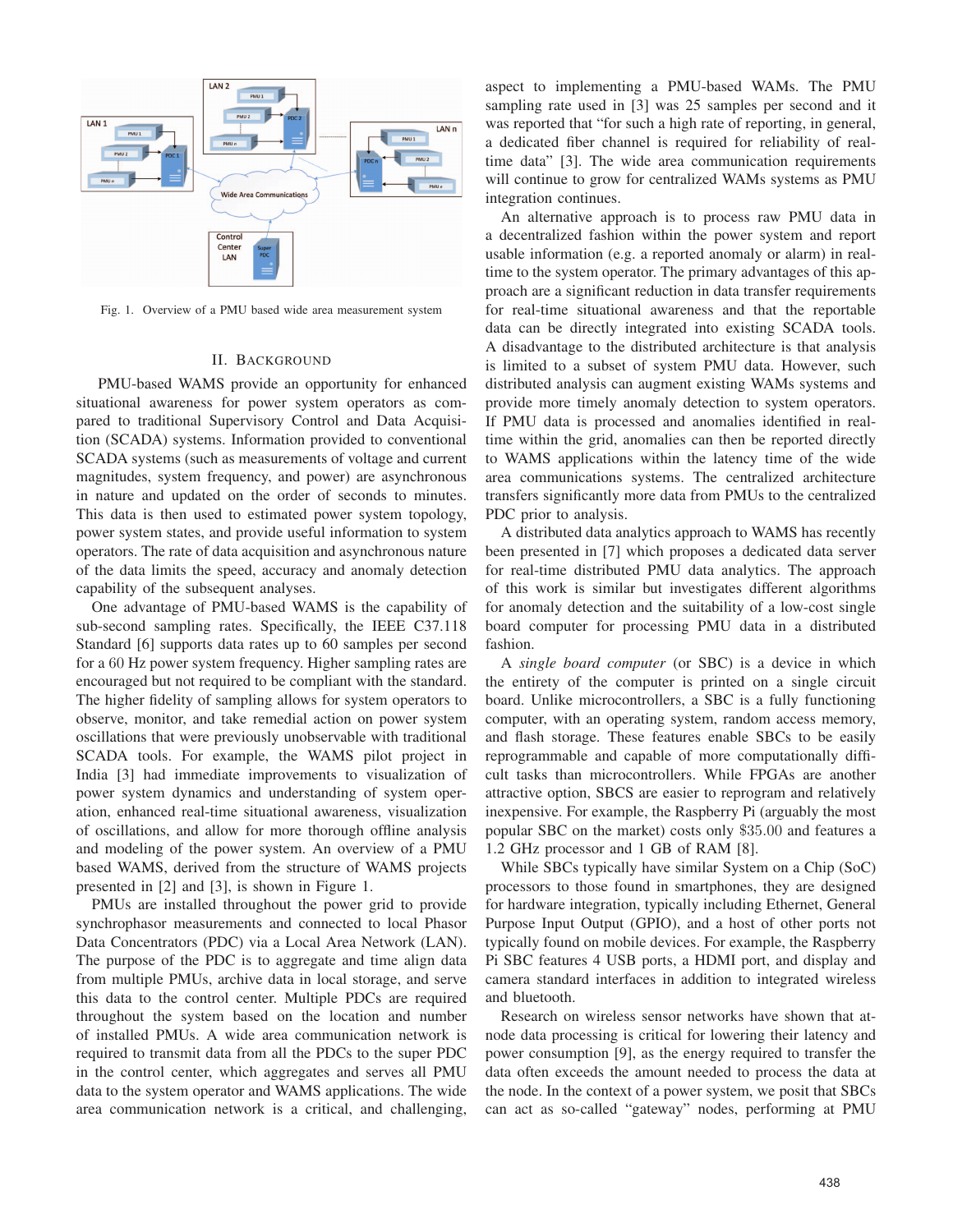

Fig. 2. Proposed decentralized SBC based PMU anomaly detection architecture

or close to PMU anomaly detection. Other researchers have shown the feasibility of using the Raspberry Pi for localized information processing in sensor networks; Bell [10] has a nice introduction.

Utilizing single board computers for smart grid anomaly detection supports the notion of energy proportional computing. Barroso and Hölzle observe that Google servers operate at peak energy efficiency at peak utilization, concluding that system architects should develop machines that consume energy in proportion to the work performed [11]. Da Costa later showed that combining servers with power-efficient single board computers in a data center results in a more power efficient system [12]. We hypothesize that if single board computers can perform anomaly detection at requisite speeds, they would do so closer at peak utilization, resulting in improving the energy efficiency of anomaly detection in the power grid.

# III. SYSTEM ARCHITECTURE OVERVIEW

Recently, Matthews and St. Leger described a novel MapReduce algorithm [13] for real-time anomaly detection for Wide Area Monitoring Systems of an architecture shown in Figure 1. Their algorithm was capable of analyzing 45 minutes worth of data (18 million measurements) derived from 7 PMUs for anomalies in under three seconds on a multicore commercial of the shelf (COTS) system. In contrast, this work investigates the use of power efficient SBCs, such as the Raspberry Pi, for anomaly detection close to the PMU. Specifically, the contributions of this work are as follows:

- A description of an inexpensive distributed architecture capable of real-time anomaly detection in the smart grid.
- The use of single board computers such as Raspberry Pi for the compute nodes in the aforementioned architecture.
- Achieving real-time anomaly detection on real power grid data using single board computers.

Figure 2 gives an overview of the proposed decentralized architecture with a SBC. The SBC, such as the Raspberry Pi, is connected via Ethernet to the LAN. This provides direct connection to the PMU data stream in a similar fashion as the PDC. SBCs would be embedded throughout the power system. A single SBC per LAN houses local PMUs and a PDC. The concept is that each SBC streams PMU data from the LAN and analyzes the data for anomalies in real-time. Each SBC in the network has copy of the code, and a "constraints" file containing nominal ranges for synchrophasor measurement data.

Each PMU in the LAN transmits a data frame, encapsulated within a single TCP/IP packet, at a rate commensurate to the reporting rate. For example, a PMU set to report 60 measurements per second (60 Hz reporting rate) will send a packet of data 60 times per second. This translates to a packet every 16.67 ms. As per the synchrophasor standard, a data frame contains a time stamp, phasor measurements, frequency measurement, rate of change of frequency measurement, and any analog/digital measurements defined for a given PMU.

For the purposes of the anomaly detection in this work, a subset of reportable data extracted from a packet is analyzed for anomalies. Specifically, for a PMU reporting 1-phase, 5 measurements per frame are analyzed; those reporting 3-phase have 11 measurements analyzed. The SBC receives packets, extracts the pertinent data frame, then analyzes the frame for both constraint and temporal anomalies. Triggered anomalies are then transmitted through the network, eventually reaching an operator via a user interface.

There are several advantages to the strategy. First, SBCs are inexpensive and power-efficient, making integrating them into existing smart grids economical. Second, having data processed close to the PMU reduces overall latency of the system, as the bulk of data will be processed by the Raspberry Pi, rather than being transferred over the network. Lastly, the described strategy also reduces the total number of measurements that need to processed at any given time, lowering the computational requirements.

Data collection and testing is derived from a Smart Grid Test-Bed developed at the United States Military Academy [14]. The power system emulated in the test-bed is based on a seven bus three-phase distribution grid. It contains nine transmission lines with a line voltage of 46 kV. The test bed is a 1000-scale emulation, with a system line voltage of 46 V and a maximum line current of 2 Amperes. It contains eight real Schweitzer Engineering Lab (SEL) Relays and IEEE C37.118 compliant PMUs, time synchronized to GPS satellite clocks.

# IV. ANOMALY DETECTION

As previously mentioned, each PMU sends a packet of data to a single SBC at a desired reporting rate. Each packet contains a predefined (based on PMU configuration) data frame. This data frame consists of a time stamp, phasor measurements, frequency measurement and a rate of change of frequency measurement. Each packet also contains a unique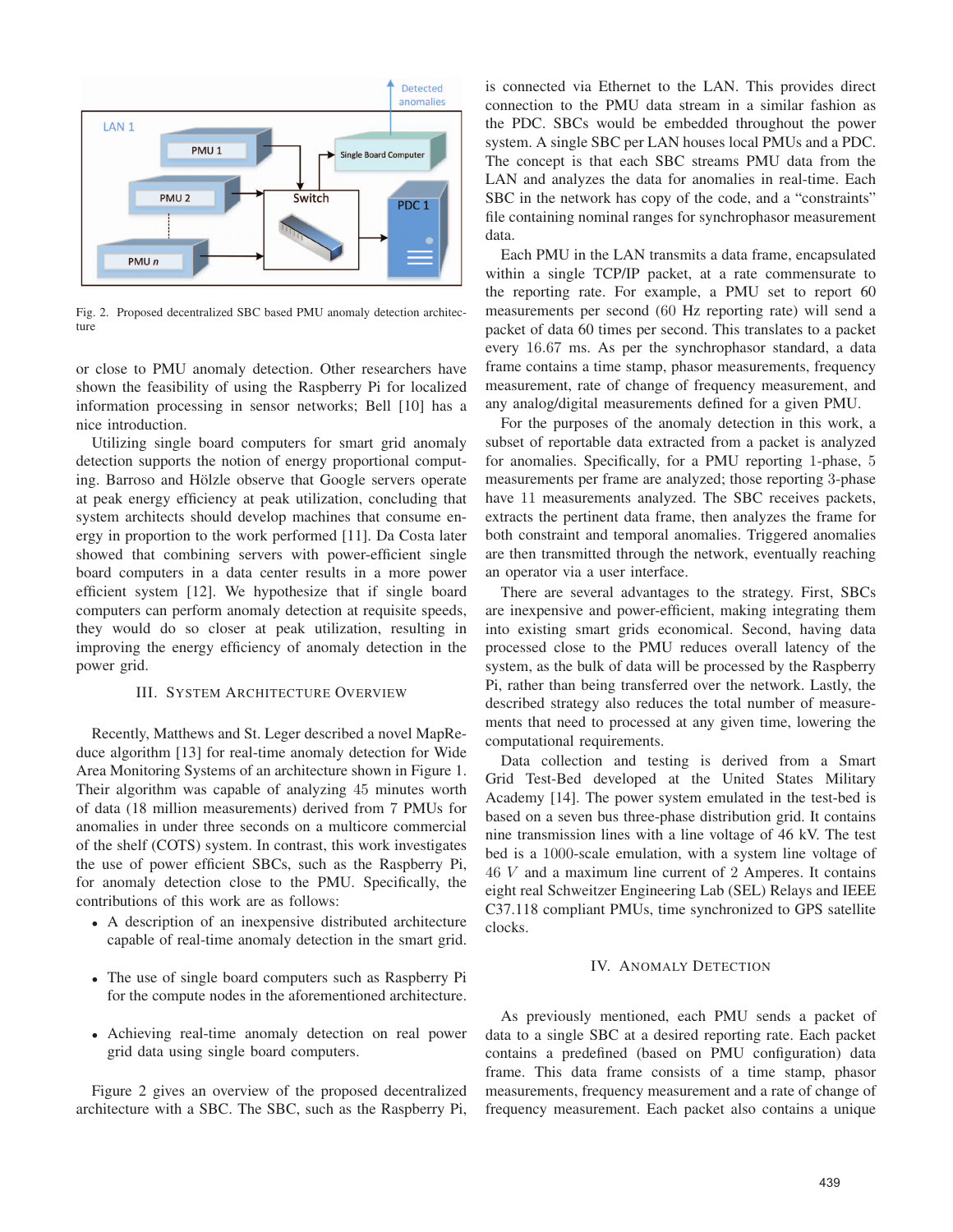| <b>Hash</b>                          | Timestamp                                  | Value |
|--------------------------------------|--------------------------------------------|-------|
| 37E9A476-99AC-4AE0-B65B-8321A6C226B0 | 01-Aug-2016 14:54:03.966 27011.1687859055  |       |
| 96CD18EA-B2FE-450F-A97A-1C2954CC6F95 | 01-Aug-2016 14:54:03.966 26.8312162492571  |       |
| EFEDF24E-D0CE-4D9C-AE7E-4BACE825BACE | 01-Aug-2016 14:54:03.983 -5.33860431521961 |       |
| 37E9A476-99AC-4AE0-B65B-8321A6C226B0 | 01-Aug-2016 14:54:03.983 27010.7424920033  |       |
| 96CD18EA-B2FE-450F-A97A-1C2954CC6F95 | 01-Aug-2016 14:54:03.983 26.8312162492571  |       |
| EFEDF24E-D0CE-4D9C-AE7E-4BACE825BACE | 01-Aug-2016 14:54:04.000 -5.32893611411344 |       |

Fig. 3. A snapshot of the measurements collected from the PMUs.

ID code which identifies which PMU is sending the information. The SBC extracts data from the packet to compose a time series of measurements. Bandwidth requirements per PMU will depend on reporting rate, communciation protocol overhead, and configuration of the PMU. Section C.1 in [6] provides guidance on estimating communication bandwidth requirements for PMUs.

For example, a PMU reporting 2 phasors at 60 Hz in integer format requires 40.32 Kbps of bandwidth for data and an additional 36.48 Kbps for communication protocol overhead (44 bytes per packet for TCP and 2 bits per byte for asynchronous communication). Summarizing, a single PMU with this configuration requires a total of 76.8 Kbps of bandwidth. For this work scaled data representing up to 50 PMUs was tested for a single SBC. This would require streaming and extracting data at a rate of 3.85 Mbps in this configuration. Given the expected performance of the LAN and a 100 Mbps Ethernet card on the SBC, it is assumed that the extraction of data from 50 PMUs can occur at line speed.

Given that the SBC can extract data from a small number of PMUs at line speed, the measurement data is provided to the SBC in comma separated value (CSV) format for the context of this paper (see Figure 3). In other words, for testing purposes the data provided to the SBC has already been extracted from packets. Each measurement occupies a single line, and consists of a signal ID, time-stamp, and measurement values. The signal ID is a 36 character hash that is unique to a particular PMU and measurement type (i.e., voltage, current, etc.) The time-stamp has centisecond precision. The measurement value has double floating point precision.

Our goal in conducting this research was to ascertain the viability of using single board computers such as the Raspberry Pi to perform anomaly detection on synchrophasor data. We have not yet integrated our Pis with our testbed; that is future work. For our purposes we simulate the stream by creating subsets of our collected measurement data and loading that data into memory. Data is read from the stream at a userspecified reporting rate which correlates to the PMU reporting rate. For our 60 Hz reporting rate, either 5 or 11 measurements are read from the stream per PMU at a given time, emulating the transmission of packet data frames from 1-phase and 3 phase power systems. To achieve real-time performance, our algorithm must be able to detect all anomalies in the frames in under 16.67 ms.

#### *A. Measuring Anomalies*

In our work, we concentrate on detecting two different classes of anomalies: constraint and temporal. A *constraint* *anomaly* is defined as a measured value that is outside a predetermined acceptable range which was heuristically determined. Nominal fluctuations in measured quantities such as voltage, current, and angle differential are consider normal in power systems. Detecting measurements that fall outside an allowable domain of nominal fluctuation is possible at line speed; a program simply needs to check each measurement against its range of allowed variation as it is read from a stream.

Temporal anomalies require more data and further processing in order to detect. A *temporal anomaly* is defined as a rapid oscillation, or change, in a measurement value within a given time frame. Thus, while any individual measurement value does not fall outside the range of allowed variation, the magnitude of the change within a given period of time is significant enough to warrant further investigation. Laboratory experimentation, data analysis, and heuristics were used to define Fano factor limits for temporal anomalies in this work. To detect rapid oscillations or temporal changes, we compute the Fano factor of the measurements in window  $w$ . The Fano factor  $(F)$  is defined in Equation 1:

$$
F = \frac{\sigma_W^2}{\mu_W} \tag{1}
$$

where  $\sigma_W^2$  is the variance calculated over the window, and  $\mu_W$  is the mean value over that same window. The Fano factor has previously been shown [13] to be a good indicator of distribution of measurement data in a given window, and we use it here to detect anomalies with PMU data. This approach has shown to be robust in detecting oscillations and step changes in PMU data.

## *B. Overview of Anomaly Detection Approach*

There are two principle inputs to our program. The first is an operator-specified constraint file that contains the set of allowable variations for each measurement and precomputed Fano factors for each signal ID being tracked. For practical applications, the acceptable ranges for constraint anomalies and the acceptable Fano factor values for temporal anomalies must be developed for a specific power system. Offline analysis of PMU data and historical knowledge can be used to determine appropriate settings. The second input is the file used to simulate the data stream.

Prior to running the anomaly detection component, the input data file is loaded into memory to simulate the stream. Next, the information in the constraint file is hashed by signal ID. Each signal ID's hash record contains the ranges of the allowed variation and Fano factor.

The anomaly detection procedure is a two step process. During the first step, a window of  $p \times m$  measurements is read serially from the input stream, where  $p$  is the number of PMUs and m corresponds to the number of measurements in the data frame from each PMU to be analyzed. For clarity, we refer to each of the read measurements as an *event*. As each event is read, it is decomposed into its signal ID, timestamp, and value components. The signal ID's corresponding hash record is accessed from hashtable  $C$ , and the minimum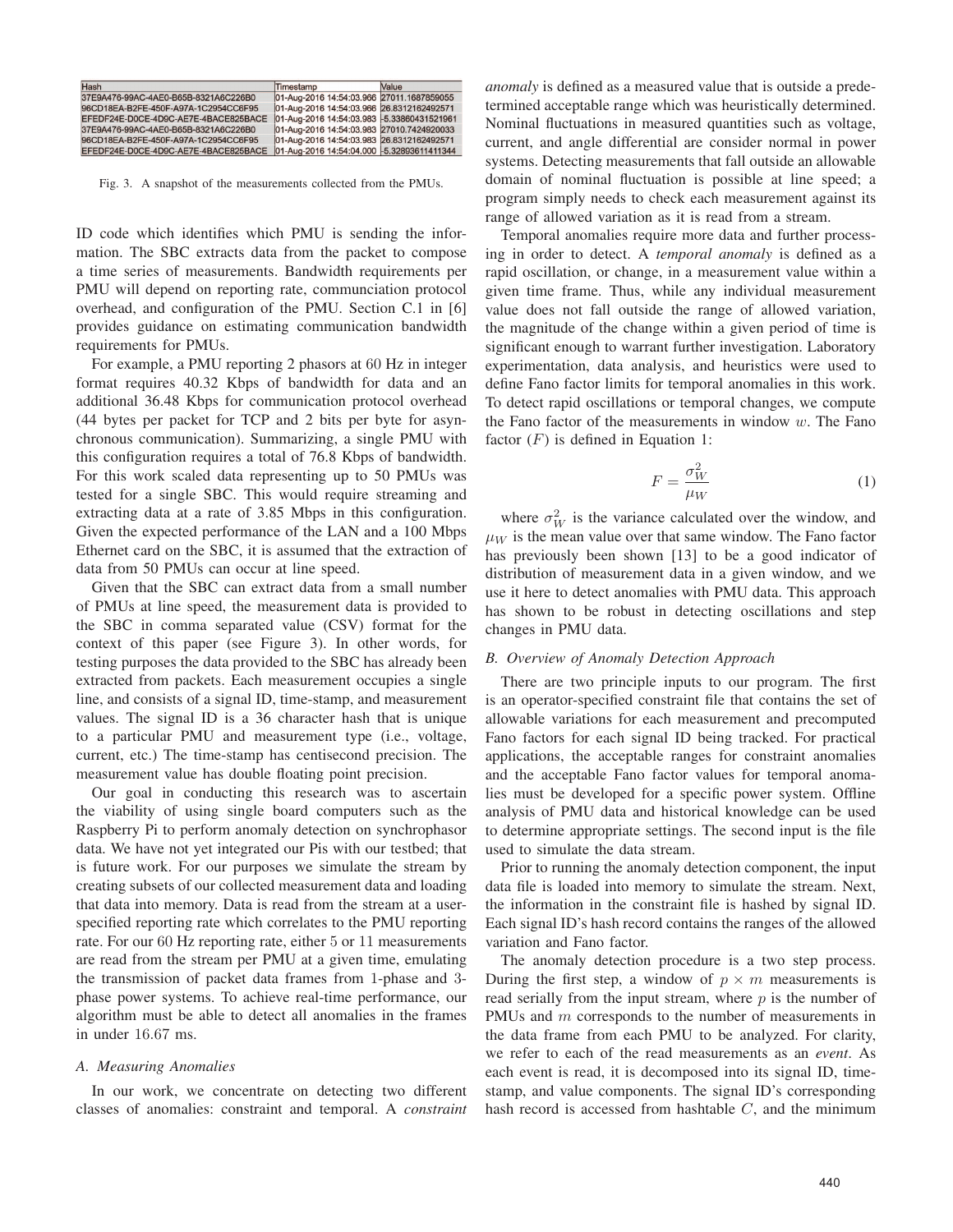and maximum defining the extent of allowed variation is extracted. The event's value component is then compared to this minimum and maximum; if it is out of range, the event triggers a constraint anomaly.

Regardless of whether or not a constraint anomaly is triggered, the event is inserted into a queue corresponding to its signal ID. The queue corresponding to a particular signal ID is also determined by hashing the signal ID. Each queue is implemented as a circular buffer, and is the same length as the reporting rate  $(r)$ . For a reporting rate of 60 Hz, each queue holds  $r = 60$  measurements. An index variable determines the next location that the event's information should be placed. With every insert, the index is incremented. The modulo operator ensures that the elements in the queue are in sequential order. There are  $S$  total queues, where  $S$  corresponds to the number of unique signal IDs.

In the second step, the program scans over all  $S$  queues, checking for temporal anomalies in each. For each queue, the associated signal ID is rehashed to access the corresponding hash record in C, in order to obtain the allowable Fano factor limit  $(f)$ . The program then computes the Fano factor of the measurements in the queue. If the computed Fano factor exceeds  $f$ , a temporal anomaly is triggered.

## *C. Analysis of Anomaly Detection Scheme*

Let  $S$  be the total number of unique signal IDs that is generated by our  $p$  PMUs,  $m$  be the number of measurements received from each PMU with each packet, and  $r$  be the reporting rate. The building of the hashtable  $C$  is a one-time operation that requires  $O(S)$  time. The run time of Step 1 is dependent on the number of events read from the stream, or  $p \times m$ . Constant time is required to read an event from the stream, decompose it into its component parts, and perform a hash lookup in C. Since a hashtable is used to manage the S queues, the lookup to the event's corresponding queue is also constant time. Lastly, since each queue is implemented as a circular buffer, insertion of event data into a particular queue also requires constant time. Thus, the theoretical runtime of Step 1 is linear with the number of events read from the stream, or  $O(p \times m)$ .

The time required for Step 2 is heavily dependent on  $S$  and  $r$ . For each signal ID, we iterate over the  $r$  measurements in the queue twice to compute the Fano factor. The rest of the components of the Fano factor computation require constant time. Therefore, the total time for Step 2 is  $S \times 2r$ . Thus the total time required for our approach to process  $w$  events over S unique signal IDs derived from p PMUs is  $O((p \times m) +$  $(S \times r)$ ).

## V. EXPERIMENTAL METHODOLOGY

Our anomaly detection code is written in the C language. We test our anomaly detection approach on a commercial off the shelf (COTS) system and a Raspberry Pi 3 SBC. Our COTS is identical to the machine referenced in [13], with a quadcore Intel(R) Core(TM) i7-3770 CPU @ 3.40GHz and 32 GB of RAM. The Raspberry Pi has a quad-core ARM Cortex

TABLE I AVERAGE TIME (IN MICROSECONDS) NEEDED TO DETECT A SINGLE CONSTRAINT AND TEMPORAL ANOMALY.

|             | 1-phase    |          | 3-phase    |          |
|-------------|------------|----------|------------|----------|
| System      | constraint | temporal | constraint | temporal |
| <b>COTS</b> | 0.14       | 0.43     | 0.16       | 0.44     |
|             | $.8^-$     | 5.09     |            | 5.36     |

TABLE II AVERAGE TIME (IN MICROSECONDS) NEEDED TO DETECT ANOMALIES IN A PACKET.

|             | 1-phase |        | 3-phase |        |        |       |
|-------------|---------|--------|---------|--------|--------|-------|
| System      | step 1  | step 2 | total   | step 1 | step 2 | total |
| <b>COTS</b> | 5.42    | 2.85   |         | 5.63   | 6.38   | 12.01 |
| Pi          | 35.7    | 34.8   | 70.5    | 80.6   | 79.0   | 159.6 |

A53 CPU, with a clock rate of 1.2GHz and 1 GB of RAM. We chose to focus on the Raspberry Pi due to its popularity and relative inexpensiveness to other commercially available SBCs. A single Raspberry Pi costs approximately \$35.00. In contrast, the COTS system costs approximately \$900.00.

Using a KillAWatt [15], we determine the Raspberry Pi consumes approximately 4.5 Watts of power when running our application. Compare this to the COTS system, which consumes roughly 50 Watts of power. Despite the COTS having significantly more computing capability, we hypothesized that the more power-efficient Pi would still be able to perform anomaly detection at a rate corresponding to real-time.

We test our approach on a real dataset of 1.4 million synchrophasor measurements collected over 15 minutes from the Smart Grid Test Bed at the United States Military Academy. 3 phase data was derived from the 1-phase dataset by tripling the set of signal IDs for the voltage, current magnitude, and phase angle differential for each PMU. Thus, there are 5 unique signal IDs (hashes) for each PMU for the 1-phase dataset, and 11 unique signal IDs for each PMU for the 3-phase dataset.

# VI. RESULTS

We benchmark our approach using three rounds of experimentation. In the first round of experiments, we compare the raw performance of the Raspberry Pi to the COTS system for detecting constraint and temporal anomalies using our approach. In the second round of experiments, we measure performance when a single Pi is fed data from multiple PMUs. Lastly, we simulate between 10 ... 50 PMUs and explore how well a single Pi can analyze data.

#### *A. Single PMU Experiments*

In our first set of experiments, we determine the average amount of time needed to detect constraint and temporal anomalies on the COTS system and on a Raspberry Pi. In this scenario, we assume that either device is collecting data from a single PMU with a reporting rate of 60 Hz. The current PMU reporting rates for a 60 Hz power system are 10 Hz, 12 Hz, 15 Hz, 20 Hz, 30 Hz and 60 Hz according to the IEEE standard [6]. In our experiments a reporting rate of 60 Hz was used. Thus, to achieve real-time performance, we must be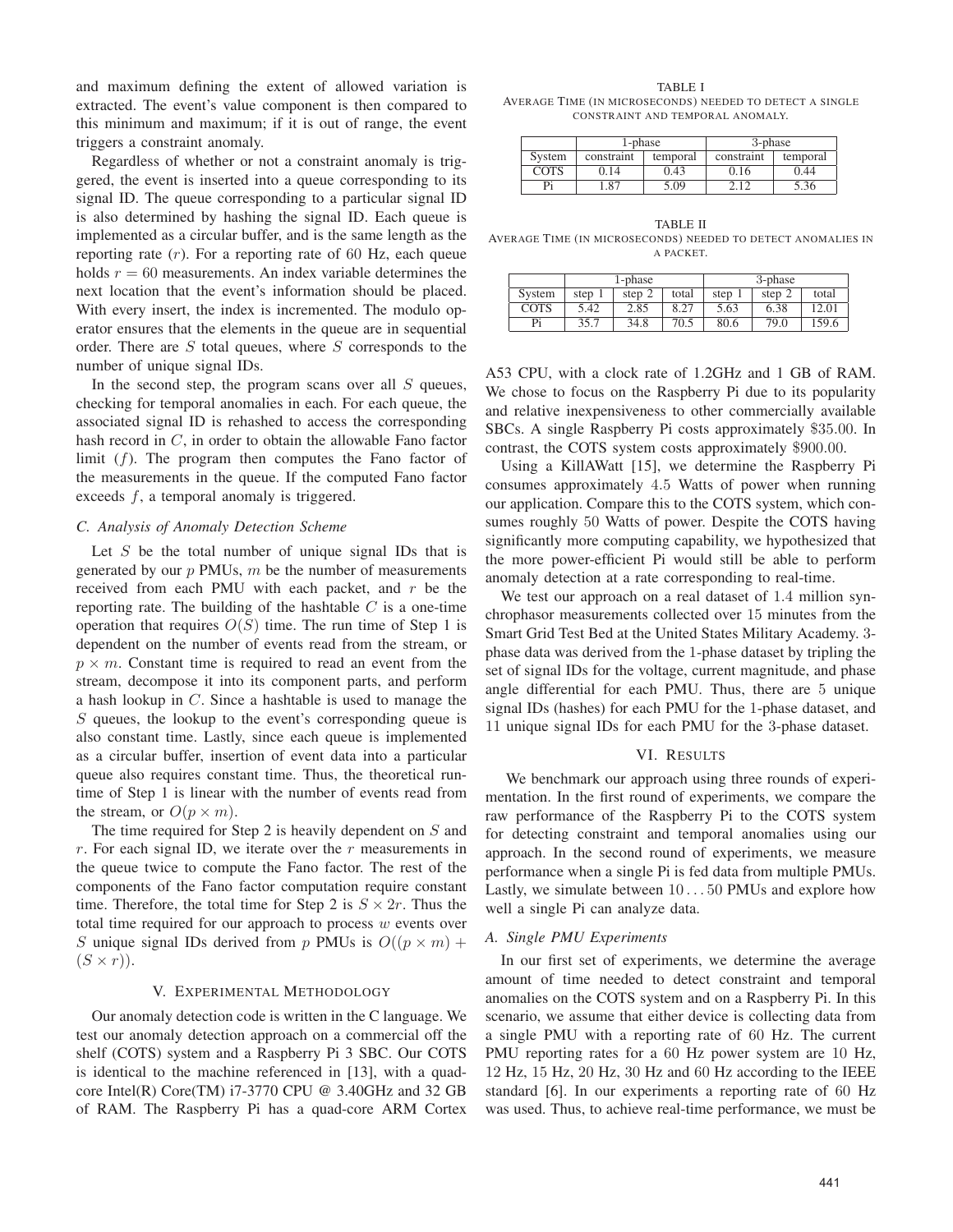

Fig. 4. Test Bed Anomaly Detection Time  $(\mu s)$ .

able to analyze data frame for anomalies in under 16.67 ms. More time would be permitted for the other standard reporting rates. We first consider the average amount of time required to detect a single constraint and temporal anomaly. Table I shows our results. Each element in the cell is the average run time (in  $\mu$ s) required to detect a particular type of anomaly for both 1-phase and 3-phase data. Predictably, the COTS system is an order of magnitude faster than the Raspberry Pi. For example, while it takes on average  $0.14 \mu s$  for the workstation to detect constraint anomalies, the Raspberry Pi requires 1.87  $\mu$ s. Temporal anomalies take the longest to detect. For the 3phase dataset, the COTS system and the Raspberry Pi require 0.44 and 5.36  $\mu$ s on average to detect temporal anomalies.

Next, we consider the average total time required to detect constraint and temporal anomalies in a single data frame extracted from a packet transmitted from the PMU. Constraint anomalies can be detected at line speed, and are detected in step 1 of our described anomaly detection approach. Temporal anomaly detection is a two step process, whose total time is equal to the sum of the amount of time needed to add measurements to the queue (step 1) and examine the queues for temporal anomalies (step 2). Table II show the total time required to inspect a single packet of data for anomalies. Again, the COTS system is an order of magnitude faster than the Raspberry Pi.

While the Raspberry Pi is slower than the COTS system, our results show that the Raspberry Pi is able to detect anomalies in a packet of information in approximately 70.5  $\mu$ s on our single phase dataset, and 159.6  $\mu$ s for 3-phase dataset. This matches the criteria for real-time performance, as a new packet of data only arrives every 16.67 ms. These results suggest the viability of using Pis for synchrophasor anomaly detection.

## *B. Multiple PMU Experiments*

One argument against our proposed architecture is perhaps expense. While associating Raspberry Pis rather than COTS systems per PMU is clearly more economical, the use of Pis



Fig. 5. Scaled PMUs Anomaly Detection Time  $(\mu s)$ .

in larger grids with thousands of PMUs can quickly become expensive. Since anomaly detection on one PMU's worth of data is so fast, we decide to explore if a single Pi can analyze data from multiple PMUs in our testbed.

To ascertain the Pi's ability to handle data from  $p$  PMUs, we interleave their measurement data. Thus, during step 1 of our algorithm we read the equivalent of  $p$  packets of data, reflecting the amount sent to the Pi every  $16.67$  ms from  $p$ PMUS. The rest of our approach does not change. For brevity, we show only the total time required to detect anomalies for  $p$  PMUs. In these set of experiments, we achieve real-time performance if  $p$  packets are analyzed in under 16.67 ms.

Figure 4 show the total anomaly detection time for our 1 phase and 3-phase datasets as we add additional PMUs worth of data. The x-axis represents the total number of combined PMUs worth of data processed by a Pi. The y-axis (in log scale) represents the amount of time (in  $\mu$ s) the Pi needs to detect all temporal anomalies on a particular number of cores.

The average time required for anomaly detection on our one-phase dataset varies between 142  $\mu$ s and 566  $\mu$ s. The larger 3-phase dataset requires more time. At 6 PMUs, our detection times start exceeding 1 millisecond. The average time to process 7 and 8 PMUs worth of data is 1.14 and 1.32 ms respectively. This is still well under the 16.67 ms maximum required for real time analysis. Our results show that a single Raspberry Pi is sufficient for detecting anomalies from the 8 PMUs in our testbed.

Lastly, we scale the number of PMUs in our 1-phase and 3 phase dataset to range between 10 ... 50 PMUs in increments of 10. We accomplish this by splitting each PMU's set of measurements in the 1-phase and 3-phase datasets into smaller subsets, and assigning those to new signal IDs. Thus, in the resulting scaled datasets, the total number of measurements remains constant. However, the total number of PMUs (and unique signal IDs) across those sets of measurements are increased.